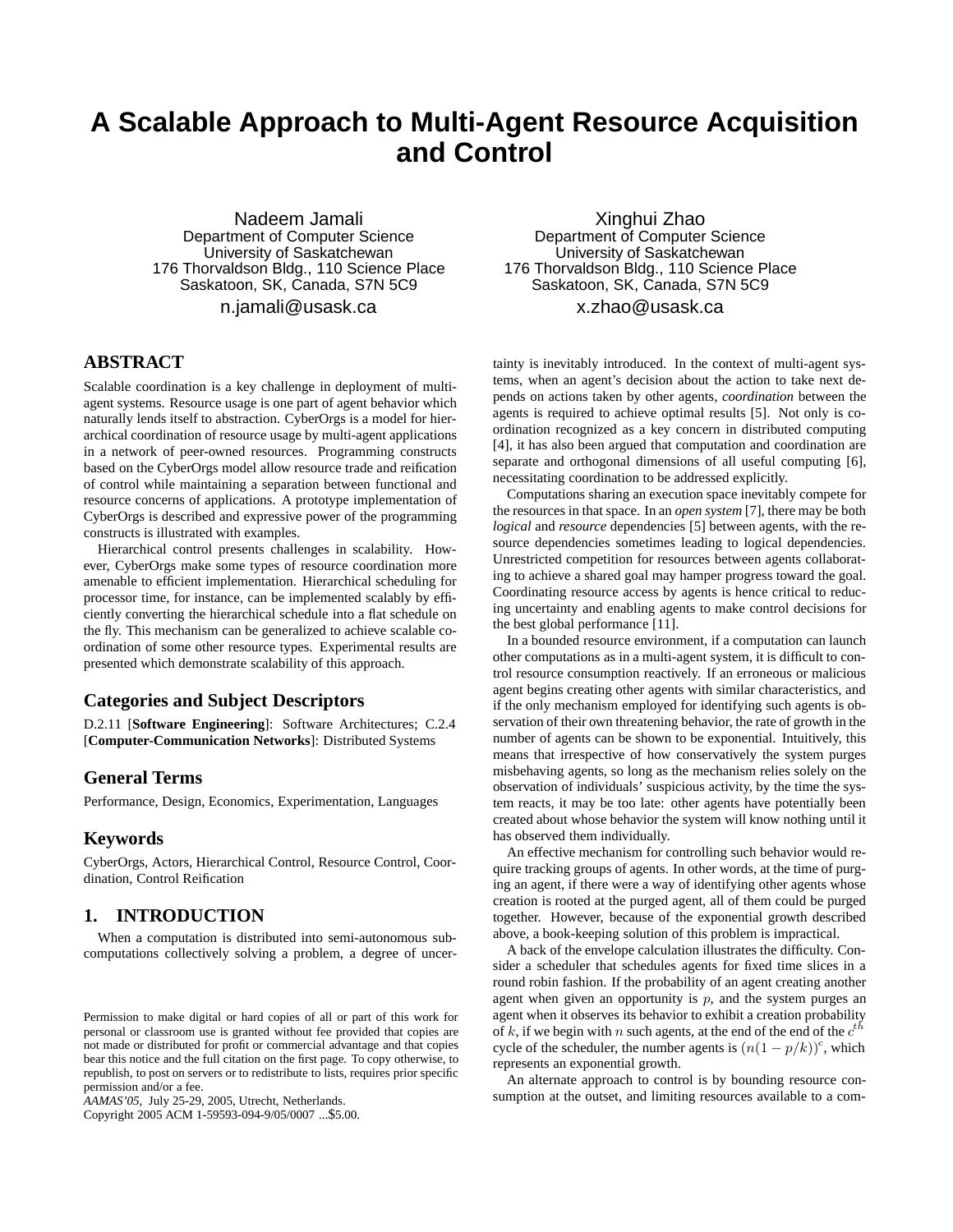putation and all sub-computations originating from it. In this approach, each agent would receive a resource consumption allowance, which it could utilize or give a part of to other agents.

*Ether* [13] was the first language to address explicit allocation of resource in concurrent systems. Sponsors were assigned to processes to support their computations. This idea was later incorporated in the Actor language *Acore* [14]. *Sponsor actors* accompanied computation requests, and they carried ticks that could be used in processing a request. Using a similar, in *Telescript* [17], processes were awarded funds in terms of *teleclicks* which they were supposed to use to accomplish their results.

The Quantum [15] framework is the most relevant to our work. Motivated by the need for managing finite resources shared by multiple computations, Quantum models resources as *energy* which computations require for execution. Computation tasks are contained in *groups* which also serve as *tanks* of energy. Groups are hierarchical, so that a group may create subgroups with its subcomputations. When a group's computations terminate, its energy is absorbed into the energy of its parent group; when it has exhausted its energy, it may receive more energy from its parent. Although the original formulation of Quantum did not support migration over multiple hosts, it has since been extended [16] to handle management of distributed and multi-type resources, which does address migration in a limited manner. Our approach goes a step further by explicitly modeling resource trade separately from management of owned resources. This separation is required for resource acquisition in the setting of peer-owned resources; it also allows dynamic pricing to be modeled. Additionally, our approach to representing resources and their propagation allows modeling of resource expiration. This is a more accurate representation of computational resources which if unused at an instant, that instant's use of the resource can no longer be reclaimed.

# **2. CYBERORGS**

CyberOrgs [8] is a model for resource sharing in a network of self-interested peers, where application agents may migrate in order to avail themselves of remotely located peer-owned resources. CyberOrgs organize computational resources as a market, and their control as a hierarchy. Specifically, each cyberorg encapsulates one or more multi-agent distributed computations (to be referred to as computations contained in the cyberorg), and an amount of *eCash* in a shared currency. Cyberorgs act as principals in a market of distributed resources, where they may use their *eCash* to buy or sell resources among themselves. A cyberorg may use the resources so acquired for carrying out its computations, or it may sell them to other cyberorgs.

CyberOrgs treat computational resources as being defined in time and space. In other words, a resource is not available for use before or after the instant of time at which it exists. Sale of a resource is represented by a *contract* stipulating availability of resources to the buyer for a cost. Delivery of resources to cyberorgs is determined by a hierarchy of control decisions. In other words, cyberorg a makes control decisions required for delivery of resources purchased from it by cyberorg  $b$ ; cyberorg  $b$  in turn makes control decisions determining how the resources purchased from it by cyberorg  $c$  are to be delivered. Cyberorgs may pre-pay to buy resources which will exist in the future.<sup>1</sup> Cyberorg  $\vec{b}$  may use the resources it owns only if the resources exist at a time when the cyberorg is being hosted by a. In other words, after signing a contract, a cyberorg must migrate to the prospective host cyberorg in order to avail itself of newly acquired resources. Additionally, if b migrates from  $a$  while it owns future resources through a contract with  $a$ , it cannot use those resources except if it eventually returns to  $a$  and if it possesses resources which have not yet expired.

#### *Example: Distributed Weather Forecast*

Consider a distributed weather forecasting system for analyzing weather data and generating alerts and warnings about specific threats. Computational resources available to such a system may be focused on particular weather systems or on population centers. As a threatening weather system moves from one city to another, dedicated resources available for tracking the weather system may need to become available to the cities requiring them for assessing the impact on them.

A CyberOrgs implementation of such a system could geographically organize weather forecasting computations and the resources available to them. In other words, *eCash* may be made available to a hierarchy of geographic regions to acquire resources to carry out computations necessary for assessing weather related threats. A cyberorg would be in charge of each region; it will use the *eCash* dedicated to monitoring the region to acquire resources for supporting the forecasting computations. Simultaneously, other cyberorgs with *eCash* for tracking specific active weather systems would follow the weather systems, migrating from one regional cyberorg to another, releasing *eCash* required by the current host cyberorg.

As a threatening weather system enters a region, the region's cyberorg may decide to create specialized cyberorgs for larger population centers, allocating resources to each in the form of *eCash* based on the threat level and complexity of data to be analyzed (which may include weather data as well as information about the local sub-region). As the weather system moves on, sub-regional cyberorgs may *assimilate* into their host cyberorgs, returning the *eCash*.

# **2.1 Formalizing CyberOrgs**

Our approach in formalizing CyberOrgs is to separate concerns of computations from those of the resources required to complete them. Because our focus is on the usage of resources, we represent the resource requirements of each computation by the sequence of resources required to complete the computation. To simplify the model, we assume that resource requirements are known in advance. As an instantiation, we assume that the computations are carried out by systems of primitive agents called *actors*.

#### *2.1.1 Actors*

Actors [1] provide a formal model for building and representing the behavior of concurrent objects and thus serve as a foundation for concurrent object-oriented programming.

Actors are autonomous, interacting computing elements, which encapsulate a behavior (data and procedure) as well as a process. Different actors carry out their actions asynchronously and communicate with each other by sending messages. The basic mechanism for communication is also asynchronous and buffered; however, other forms of message passing can be defined in the context of the model. Finally, actors may be dynamically created and reconfigured, which provides considerable flexibility in organizing concurrent activity.

It is possible to extend any sequential language with actor constructs. For example, call-by-value  $\lambda$ -calculus is extended in [3].

Primitive agents are naturally modeled by the Actor formalism. In fact, Actors is the *de facto* model underlying many implementations of mobile agent systems. Actors are autonomous and persistent, and they are inherently concurrent and autonomous, enabling efficient parallel execution [12] and facilitating mobility [2].

<sup>&</sup>lt;sup>1</sup>Recall that resources only exist at instants of time.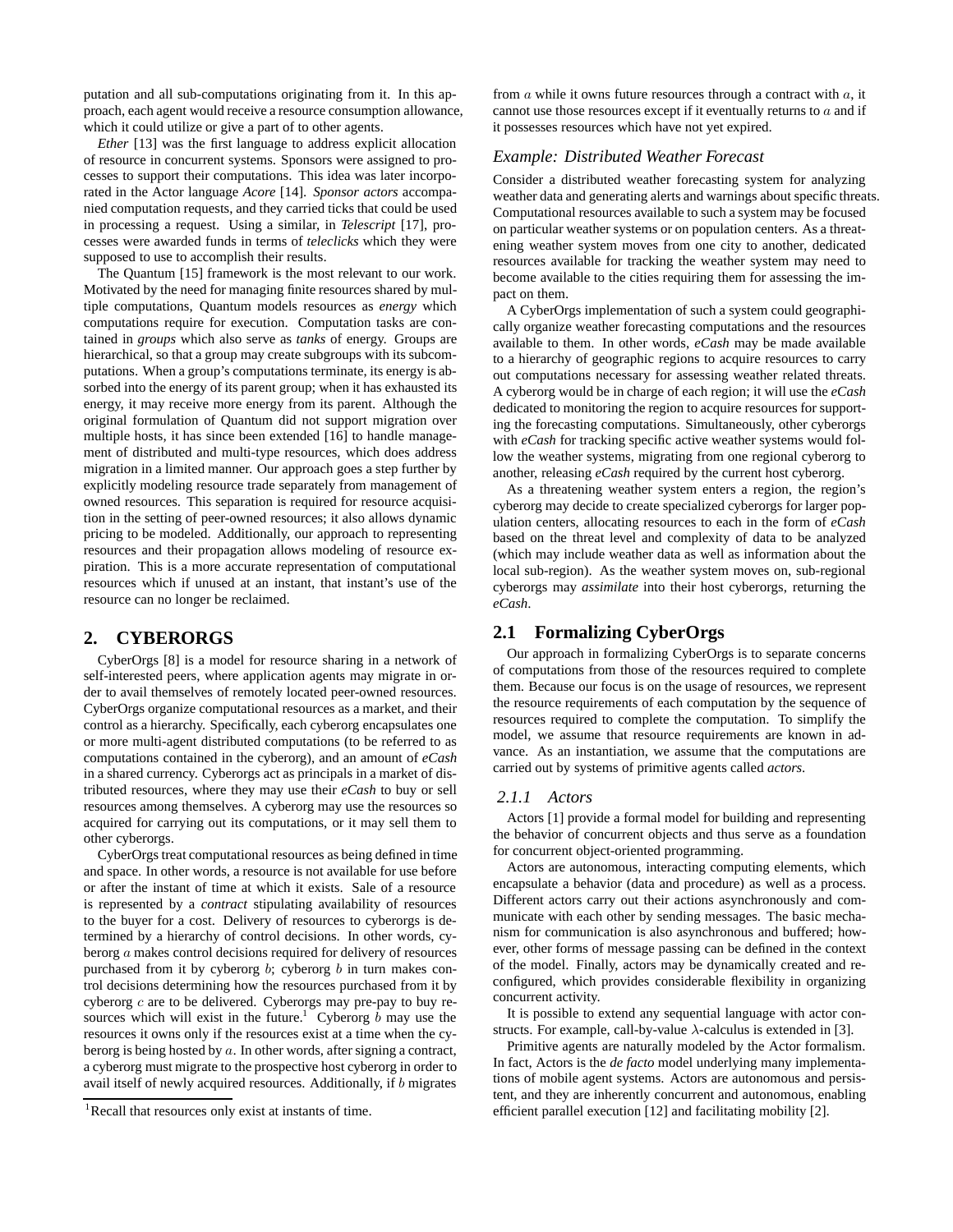#### *2.1.2 Resources*

We abstract computational resources as *ticks*, which determine the granularity of availability and consumption of resources. In other words, resources are provided to cyberorgs in terms of numbers of ticks, and computations consume resources in multiples of ticks. Ticks are defined in time and space and are sequentially ordered. If a tick is available in a cyberorg at a time at which it cannot be consumed, it expires. Because a tick is the basic unit of resource, introduction of ticks into the system defines the basis for measurement of potential progress; consequently, *absolute* rates of availability of ticks to cyberorgs are with respect to the introduction of ticks into the system.

Because the model abstracts over physical machines, distances among cyberorgs, among actors, and between cyberorgs and actors are represented explicitly.

## *2.1.3 Progress*

Progress in a system of cyberorgs is represented by transitions occurring with introduction of ticks into the system. When a tick is inserted into a cyberorg, the cyberorg may pass it on to a client cyberorg, or it may use it for progressing on one of its actors. Whether a tick is passed on to a client or used locally depends on the contracts that the cyberorg has with its clients.

Contracts determine the total number of ticks that the clients must receive, and the rates at which they must receive them. Rates of receipt of ticks are as a proportion of the total number of ticks inserted into the system at the root cyberorg. Contracts also determine the costs which the clients are supposed to be charged for the ticks they receive. A contract may allow a client cyberorg to pre-pay for ticks that exist in the future.

Surplus ticks after a cyberorg's contractual obligations to its clients have been satisfied, may be distributed among the local actors.

If there is a cyberorg  $b$  being hosted by  $a$  and the new tick is to be passed on to  $b$ , then, the tick is redirected to  $b$ , and an amount of *eCash* representing the cost of the tick – determined by the contract between a and b, and the state of  $a -$  is transferred from b to a. If a cyberorg runs out of *eCash*, and the resources it requires are not available free of cost, its actors become dormant until it receives *eCash* from another cyberorg. For instance, the cyberorg may own ticks defined in the future, which it may give to hosted cyberorgs, and receive *eCash* in return. Alternatively, a hosted cyberorg may assimilate, releasing its *eCash*, as shown in the next section.

If there are no active actors or cyberorgs to be given a tick, the tick expires.

## *2.1.4 CyberOrgs Primitives*

In addition to transitions corresponding to progress in actor computations, there are a number of transitions in the system which correspond to CyberOrgs primitives. These transitions happen through invocations of CyberOrgs commands from *helper* actors, which in turn are created by the cyberorg's *facilitator* actors. A facilitator actor monitors the state of the current host as well as the cyberorg's resource requirements, and creates helpers to carry out CyberOrgs primitives. Facilitators and helpers are different from application actors hosted by a cyberorg in that they do not have names, and hence, may not receive messages from other actors. They also do not participate in the computations pursued by the application actors. Finally, because no actors have helpers' names, they safely disappear from the system after carrying out their operations.

*Creation and Absorption.* As illustrated in Figure 1(a), a new cyberorg is created by using the isolate primitive, which collects a set of actors, messages, and electronic cash, and creates a new cy-



**Figure 1: Creation and Absorption**

berorg which is hosted in locally according to a contract imposed by the creating cyberorg.

As shown in Figure 1(b), a cyberorg disappears by assimilating into its host cyberorg using the asmlt primitive, relinquishing control of its contents - actors, messages and *eCash* - to its host. The assimilating cyberorg disappears, and its host becomes the container for its contents.

Assimilation of a client cyberorg into its host can potentially be a dangerous operation to allow. Although the primitive hands the client's *eCash* to the host to use at its discretion, its computations also join the host's computations and may interact or interfere in undesirable ways. The host is however protected because it alone decides whether the assimilated cyberorg's computations are allowed to advance in their processing. In other words, when a cyberorg decides to assimilate into its host, it relinquishes all control over its contents: its contract with the host dissolves, its *eCash* is added to the host's *eCash*, and its computations may or may not receive any ticks from the host without any contractual obligations.

*Mobility.* A facilitator may realize that the resource requirements of the cyberorg's functional or non-functional (e.g. spatial, temporal) behavior exceed what is available by its contract with the current host. As a result, it creates a helper to search for alternate hosts.

Cyberorgs may migrate from one host cyberorg to another. However, this must be preceded by negotiation of the terms under which the client may be hosted. The tasks required for a cyberorg to migrate are as follows:<sup>2</sup>

- 1. *Search* for a potential host. This makes use of the yellow page services provided by the system to search for cyberorgs which may offer needed ticks for an acceptable price.
- 2. *Negotiate* a contract with potential hosts. Negotiation involves interaction with potential hosts for possible access to their ticks. Negotiation may be initiated by a cyberorg want-

<sup>&</sup>lt;sup>2</sup>Migration of a part of a cyberorg's computation would require isolation first.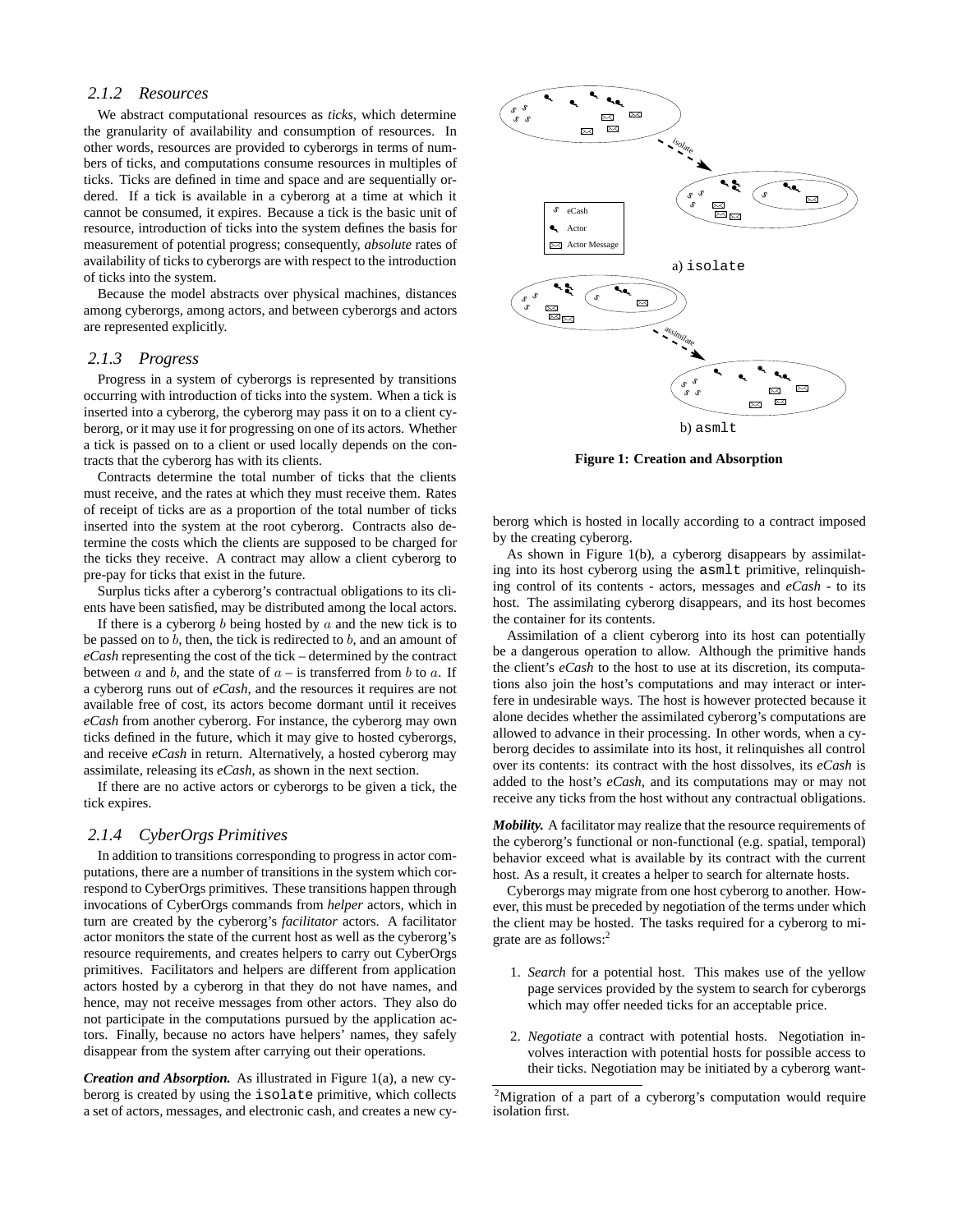

**Figure 2: Cyberorg Migration**

ing to migrate itself or wanting to migrate part of its computation. On successful culmination of a negotiation, a contract is reached with a potential host cyberorg, which would hold between the migrating cyberorg and the host.

If there are no cyberorgs which can serve cyberorg  $a$ 's resource requirements, no negotiation can happen, and  $a$  adapts to its current resource availability.

3. *Migrate* to the selected host. If a contract has been successfully negotiated, a client can relocate to the host using the migrate primitive as shown in Figure 2.

If a contract is not successfully negotiated, the cyberorg adapts to its current resource availability.

Insertion of ticks one at a time, and their expiration when no computation is ready to use them is a simpler representation of the way processor resource becomes available, than granting of an approximate number of ticks followed by corrective mechanisms. Furthermore, awarding ticks one at a time allows management of rates of use of resource. Cyberorgs may offer absolute rates of availability of resources as functions of ticks becoming available to the root cyberorg.

Distribution of resources among a cyberorg's actors is a local decision, and no specific strategy is mandated by the model. As a result, the local resource distribution strategy of a cyberorg can be used for fine-grained control of how a cyberorg's actors consume resources, to achieve functional and non-functional goals of the application. When an actor is not provided ticks, it becomes dormant.

If a tick is received by a cyberorg when it does not have a computation or a cyberorg that can use it, the tick expires. This is consistent with the nature of many resources. For example, processor cycles can be used only if there is a task that can use them; they cannot be saved for future use. If there are no tasks ready for execution, the cycles pass unutilized.

A more formal treatment of the operational semantics may be found in [9].

# **3. IMPLEMENTATION OF CYBERORGS**

We have implemented CyberOrgs by extending *Actor Architecture* [10] – a Java library and run-time system for supporting actors. In this implementation, every actor requires processor time resource to carry out its computation, and the resource is received by the actor from the cyberorg containing it.

*Actor Architecture* (AA) is a middleware for providing an execution environment for actors. An instance of the AA run-time system is called a platform, which supports actors executing on one



**Figure 3: CyberOrg Platform Structure**

physical machine. AA has several layers of components that provide different services: *Actor Management Service* keeps and manages state information for all actors in the platform including both running and mobile actors; *Message Delivery Service* handles all messages in the current AA platform; *Message Transport Service* passes messages between AA platforms; *Advance Service* provides match-making and brokering services.

In Actor Architecture, actors may run concurrently and exist across distributed systems; however, resource consumption is not accounted for. Specifically, the Java VM is left with the task of scheduling actor threads.

Our implementation of CyberOrgs adds two key components to a AA platform: CyberOrg Manager and Scheduler Manager, as illustrated in Figure 3.

#### *CyberOrg Manager*

CyberOrg Manager adds run-time support for a system of cyberorgs. Every actor is contained in a cyberorg, and the actors receive the processor resource they need from the cyberorgs containing them.

Each cyberorg holds a number of actors representing a concurrent computation, an amount of *eCash* to support those actors, processor resource defined in time and space (represented by the cyberorg's contract with its host) available for carrying out the computation; it also hosts other cyberorgs. A cyberorg has its own strategy to allocate available resources among its actors and hosted cyberorgs. This strategy is implemented in the form of a *facilitator* actor, which is a special actor that serves as the active part of a cyberorg. Among other tasks, a facilitator triggers primitive CyberOrgs operations which react to changes in the environment as well as the the cyberorg's requirements.

#### *Scheduler Manager*

Scheduler Manager is made up of two parts: the cyberorg scheduler and the thread scheduler. The cyberorg scheduler keeps track of the hierarchical structure of the CyberOrgs hierarchy for a single platform and converts the hierarchical schedule represented by the structure into a flat schedule for the actor threads. This schedule, which contains times for which each actor is to be scheduled, is dynamically updated with changes in the hierarchical schedule as a result of invocation of CyberOrgs primitives and changes in the cyberorgs' local resource distribution.

The thread scheduler schedules actor threads contained in a queue for the amounts of processor time they are supposed to be scheduled. It uses Java's suspend and resume primitives<sup>3</sup> to schedule

<sup>&</sup>lt;sup>3</sup>Although these primitives are deprecated, they are safe to use on actors because multiple threads do not access the same object.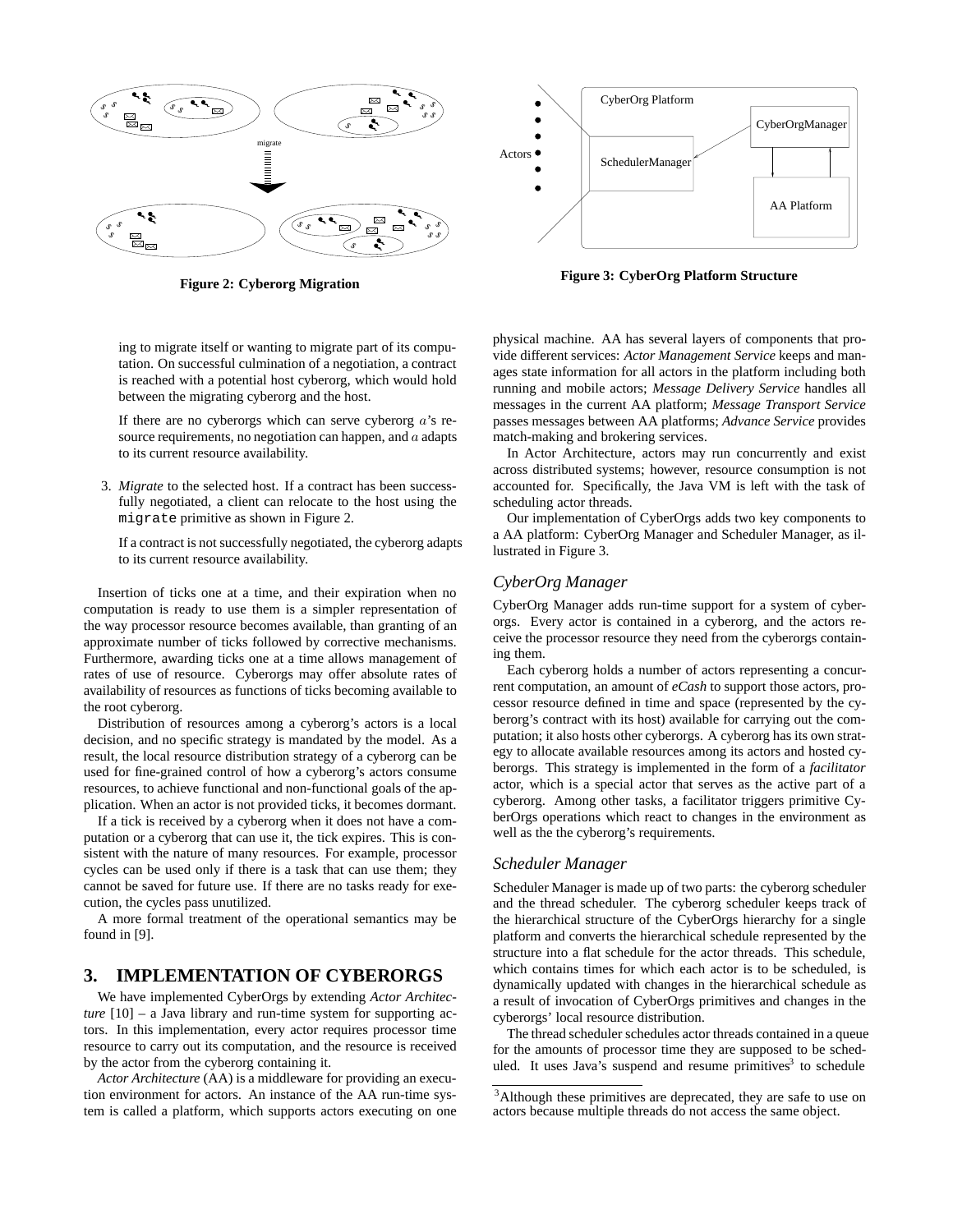actors in the queue. The time slices for actors are computed and updated dynamically by the cyberorg scheduler.

# **3.1 Programming Constructs**

The API for CyberOrgs includes support for creating cyberorgs and actors as well as CyberOrgs primitive operations.

#### *Creation*

There are two types of creation in the CyberOrgs system: cyberorg creation and actor creation. Cyberorg creation method is called only once by the GUI or user program to create the first cyberorg in the system; future cyberorg creations happen as a result of invocation of the isolate primitive. Actor creation method is called by existing actors to create other actors, or by the cyberorg constructor in order to create the facilitator actor.

*•* Cyberorg creation: CyberOrg createCyberOrg(long ticks, long ticksrate, long eCash, String facilitatorClass, Object[] args)

where ticksrate is the rate of processor time that the new cyberorg would receive with respect to the cyberorg in one scheduling cycle; eCash is the number of eCash units that are used for buying processor resource from host cyberorg; facilitatorClassand ags identify the facilitator actor class for the cyberorg and the arguments for creating such a facilitator actor.

*•* Actor creation: ActorName createActor(ActorName creator, String actorClass, Object[] args)

where creator is the unique name of the creator; actor-Class and ags specify the class of the actor being created and the arguments used in the actor constructor. This method is used by one actor to create another actor.

*•* ActorName createActor(CyberOrg host, String facilitatorClass, Object[] args)

where host identifies the creating cyberorg; facilitator-Class identifies the actor class of the facilitator and args specify the arguments to be used in constructing the facilitator actor. This is used by the cyberorg constructor at the time of creation of a cyberorg to create a facilitator actor.

#### *CyberOrgs Primitives*

Primitive CyberOrgs operations are called by the facilitator actor of the cyberorg.

```
• Isolation:
 CyberOrg isolate(long eCash, ActorName[]
 actors, Contract newContract)
```
where eCash is the amount of *eCash* that is given to the newly created cyberorg; actors is an array of existing actors that will be isolated into the new cyberorg; newContract is the contract imposed on the new cyberorg and its host cyberorg which specifies the ticks and ticks rate that the new cyberorg receives, as well as the cost of the resources in terms of *eCash* payments to be made.

```
• Assimilation: CyberOrg assimilate()
```
This primitive will cause assimilation of the cyberorg into its host.

*•* Migration:

void migrate(ActorName facActorOf-DestCyberOrg, Contract newContract)

where facActorofDestCyberOrg is the name of facilitator actor in the destination cyberorg which serves as the cyberorg's name; newContract is the negotiated contract between the migrating cyberorg and the intended host.

### *Negotiation*

Before migration, a cyberorg needs to negotiate a contract with a prospective host. The negotiation is initiated by the facilitator actor of the cyberorg interested in migrating by a call of the negotiation primitive.

*•* Negotiation: Contract negotiate(ActorName destFacilitatorActor)

where destFacilitatorActor is the facilitator actor of the prospective future host cyberorg.

# *Example: Distributed Weather Forecast*

We return to the motivating example of a distributed weather forecasting to illustrate the expressive power of programming constructs based on the CyberOrgs model. A programmer can implement application part of the code using the Actor constructs offered by Actor Architecture. Additionally, the resource management part of the system can be implemented separately by sub-classing from the CyberOrg and FacilitatorActor classes.

The system may have two types of cyberorgs: region and weather system specific. A regional cyberorg would manage resources (represented as *eCash*) for developing forecasting information for a region; a weather system cyberorg would manage resources dedicated to understanding a weather system of particular interest. In the event of localized weather activity, regional cyberorgs would isolate parts of their computations dedicated to effected sub-regions to form cyberorgs with independent control. At the conclusion of high local activity, cyberorgs for smaller regions may assimilate into cyberorgs for larger regions, relinquishing independent control of resources.

A weather system cyberorg would migrate from one regional cyberorg to another, taking with it dedicated resources to be made available to regions facing the system. Specifically, on arriving in a regional cyberorg, the weather system cyberorg would isolate part of its *eCash* into a new cyberorg, which migrates out to the regional cyberorg for assimilation. Figure 4 illustrates how this would be implemented as two methods of the weather system cyberorg's facilitator. Method actionOnArrival is invoked on the weather system cyberorg's arrival into a regional cyberorg. It checks if the region is still under threat; if it is, need for funds is assessed, the funds are isolated into a new FundsCyberOrg cyberorg, which is then asked to negotiate terms to migrate to the host region. Once a contract is negotiated and migration has happened, the FundsCyberOrg assimilates into the region, releasing its funds.

Figure 5 illustrates the delegation of sub-regional control of resources by a regional cyberorg. The checkStatus method of the regional cyberorg's facilitator checks whether resources have to be set aside for delegated control for a sub-region. If so, the smaller region's actors are isolated along with the necessary amount of *eCash*. Once local control is no longer required (for example, because a weather system has passed the sub-region), a regional cyberorg simply assimilates into the cyberorg of the enclosing region.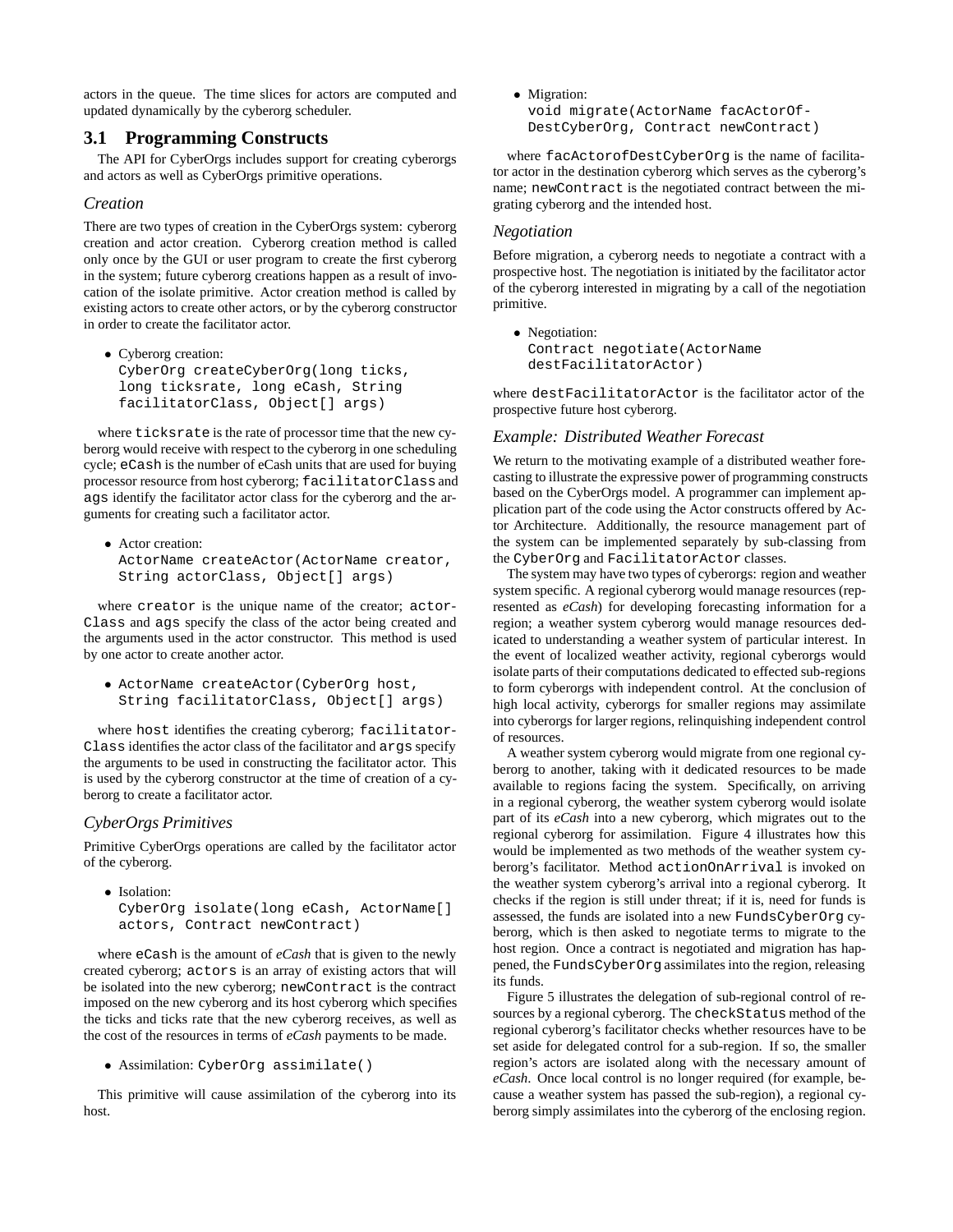```
public void actionOnArrival() {
  if (w_sys.effects(reg) {
    long toOffer= Needs(w_sys, reg);
    CyberOrg FundsCyberOrg=
      isolate(toOffer, new ActorName[0],
        defChildContract);
  send(fundsCybFacil,
  "triggerFundMigration", hostCybFacil);
  }
}
public void triggerFundMigration
  (ActorName destination) {
  Contract offerSupport=
    negotiateWith(destination);
  if (offerSupport != null) {
    migrate(destination, offerSupport);
  }
}
```
#### **Figure 4: Facilitator actor methods of WeatherSys CyberOrg. fundsCybFacil and hostCybFacil are facilitator actors of FundsCyberOrg and hostCyberOrg respectively**

Most interestingly, if the resources available through the contract with the current host cyberorg are not sufficient, a regional cyberorg may negotiate a better contract with another cyberorg. In other words, although the cyberorgs for sub-regions are created by cyberorgs for larger regions, the sub-regional cyberorgs are free to migrate elsewhere in search of a better matching execution environment.

```
public void checkStatus() {
  if (needToDelegate) {
    // identify actors to isolate
    // compute eCash to set aside
    isolate(eCash, regActors, defCont);
  }
  if (!localControlRequired)
    assimilate();
  }
  if (myContract.res < resNeed) {
    ActorName destination=
      lookupYellowPageFor(resNeed);
    Contract newContract=
      negotiate(destination);
    if (newContract!=null) {
      migrate(destination, newContract);
    }
  }
}
```
**Figure 5: Method checkStatus in facilitator actor of regional cyberorg**

#### **4. SCHEDULING CYBERORGS**

An important hurdle in efficiently implementing CyberOrgs is the model's hierarchical structure. A naive way to enforce the hierarchical schedule of a cyberorg tree would be by implementing a hierarchy of schedulers. The overhead incurred by such a hierarchical scheduler would be prohibitive even for a single processor.



**Figure 6: Scheduler Schemes for CyberOrgs: Flattening of the hierarchical schedule eliminates need for layers of schedulers**

It turns out that enforcing cyberorgs' hierarchical distribution of cpu time does not require a hierarchical scheduler. Because availability of resources is in terms of what is available to the root cyberorg, and the availability for each cyberorg is in terms of resources its parent possesses (as stipulated by their contract), absolute availability of resources for each cyberorg can be maintained by simply looking at the contract and the parent's resources. By simple induction, the absolute resource availability for each cyberorg can hence be maintained in time proportional to the number of changes. Consequently, a global schedule can be created in which each cyberorg receives the resources it is promised as a function of the resources entering the system. In other words, instead of launching a new scheduler for each cyberorg, all cyberorgs' internal schedules are composed into a single *flat schedule* of actors which is equivalent to the hierarchical schedule (Figure 6). Maintenance of the *flat schedule* can happen on the fly in response to primitive cyberorg operations, with a constant cost for each type of update.

A number of experiments were carried out on a prototypical Java implementation of the efficient scheduler for cyberorgs, to compare the overhead with the overhead of using a simple fair scheduler, or of letting Java's default scheduler schedule the threads.

## **4.1 CyberOrgs Scheduler**

The scheduler is implemented using two classes. The Scheduler class defines a thread scheduler which simply schedules threads (corresponding to actors at the tree's leaves) for amounts of time for which they are to be scheduled. The scheduler uses Java's suspend and resume primitives to schedule threads. Another class, Sche-duleManager, defines an update manager which receives requests for updating the cyberorg tree, and carries out the required changes in the flat schedule.

There are two parameters used by the system for managing the overhead by adjusting the granularity of control. Parameter smallestSlice puts a lower limit on how small a request for time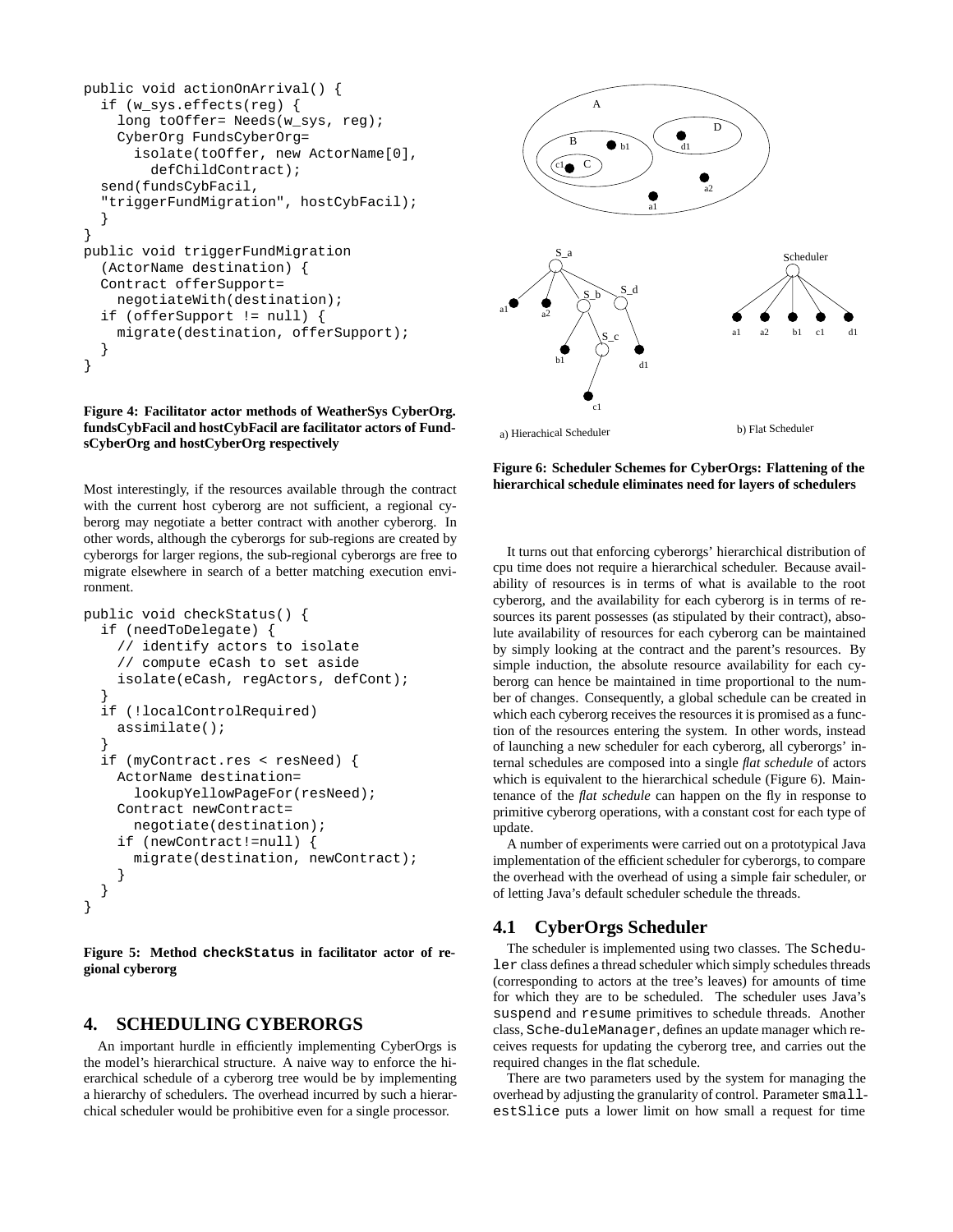slice can be, and parameter. However, requests for smaller time slices are not outrightly rejected. When a time slice lower than smallestSlice is requested, the time slices of each thread are scaled up so that the newest thread receives at least smallest-Slice. The cost of this scale-up is in the total amount of time that one cycle of the scheduler takes, which coarsens the granularity of control. The second parameter, largestSlice, puts an upper limit on the size of a slice. This parameter becomes relevant at the time of accommodating a request for a time slice smaller than smallest-Slice. If the scale-up required to award the new time slice is such that the highest time slices becomes larger than largestSlice, then the request is denied.

| Actors  | CyberOrgs Scheduler |      |       | Fair Scheduler |       |       |
|---------|---------------------|------|-------|----------------|-------|-------|
| (Thrds) | Height              | Cybs | Time  | Max            | Mean  | Min   |
| 10      | 2                   | 4    | 356   | 272            | 280   | 334   |
| 50      | 4                   | 17   | 1040  | 999            | 1087  | 1022  |
| 100     | 3                   | 15   | 1967  | 1878           | 1969  | 2016  |
| 200     | 4                   | 27   | 4058  | 3720           | 3750  | 3775  |
| 300     | 5                   | 40   | 5372  | 5412           | 5908  | 6074  |
| 400     | 5                   | 67   | 7544  | 6685           | 7202  | 7931  |
| 500     | 5                   | 59   | 8946  | 7823           | 8313  | 9043  |
| 600     | 5                   | 71   | 11040 | 10121          | 10507 | 10943 |
| 700     | 5                   | 102  | 13866 | 11607          | 12736 | 13291 |
| 800     | 5                   | 74   | 14754 | 14203          | 14359 | 15614 |
| 900     | 6                   | 129  | 17061 | 15617          | 16177 | 16568 |
| 1000    | 6                   | 140  | 18736 | 16548          | 17715 | 18087 |

**Table 1: Comparison of scheduling choices for cpu intensive computations. Time is in milliseconds. Height is final height of cyberorg tree; Cybs is the final number of cyberorgs. Columns min, mean and max show time slices used by a fair scheduler corresponding to the minimum, mean and maximum of time slices awarded by the cyberorg scheduler for the same number of threads.**

## **4.2 Experiments**

Experiments were carried out for comparing performance of four broad scheduling choices for cpu intensive computations. The first choice was the cyberorg scheduler for scheduling cyberorgs according to the hierarchical schedule; second was a fair scheduler that awarded uniform time slices to all threads; third was to allow Java's default thread scheduler to schedule the concurrently executing threads carrying out the computations; the final choice was to sequentialize all computations carried out concurrently in the previous cases, to be carried out by a single thread.

Because there is a relationship between the sizes of time slices and the scheduling overhead, to keep the comparison fair, the fair scheduler experiments were carried out with three different time slices, corresponding to the smallest, mean and largest time slices for which the cyberorg scheduler scheduled its actor threads.

All actor threads in the experiments carried out identical cpuintensive computations. For the cyberorgs case, new cyberorgs were randomly isolated by existing cyberorgs during the course of the computation.

Table 1 shows typical results for the cyberorg scheduler and the fair schedulers with the three different time slice values. The first column shows the total number of actor threads created during the computation, which also determines the total amount of computation carried out. The next set of three columns shows (for the number of actors in each row) the final height of the cyberorg tree



**Figure 7: Scheduler Performance (\*x axis for** *one thread* **case represents the computational load equivalent to the load of the number of threads). Cyberorgs do not incur significant amount of overhead beyond that incurred by techniques that do not provide resource control.**

and the final number of cyberorgs in the system at the end of the computation, and the execution time for each case. The set of three columns that follows shows the execution times for the three cases of fair scheduler executions involving the number of actors in the row.

The graph in Figure 7 illustrates the results shown in Table 1, as well as results for the cases when the Java runtime system is allowed to schedule the threads, and when the entire work load is carried out by a single thread (to serve as a reference point). As the graph shows, no significant overhead is incurred in enforcing the hierarchical schedule of a tree of cyberorgs. Specifically, the overhead of enforcing CyberOrgs' hierarchical control is proportional to the number of threads (actors) in the system irrespective of the number of cyberorgs and the height of the cyberorg tree.

These experiments were carried out on a single processor with a monotonically increasing number of cyberorgs and without any migrations or assimilations. Although enforcing hierarchical control and isolating new cyberorgs (at a certain rate) has been shown to be inexpensive, changes in the hierarchy as a result of typical patterns of primitive CyberOrgs operations will require updating of the flat schedule in multiple ways, in line with the frequency of the primitive operations. Cyberorgs changing how they distribute their processor time among their actors too will require changes to be made in the flat schedule. Because contracts with client cyberorgs (and those involving cyberorgs further down in the tree) remain unchanged when a cyberorg migrates to another host, the cost of updates resulting from each migration is proportional the number of actors managed by the migrating cyberorg. Similarly, because a cyberorg may not assimilate if it is hosting other cyberorgs, the cost of each assimilate is proportional to the number of actors in the assimilating cyberorg. Finally, the cost of a cyberorg changing its distribution of processor resource among its actors is proportional to the number of actors being effected. Work is ongoing to study